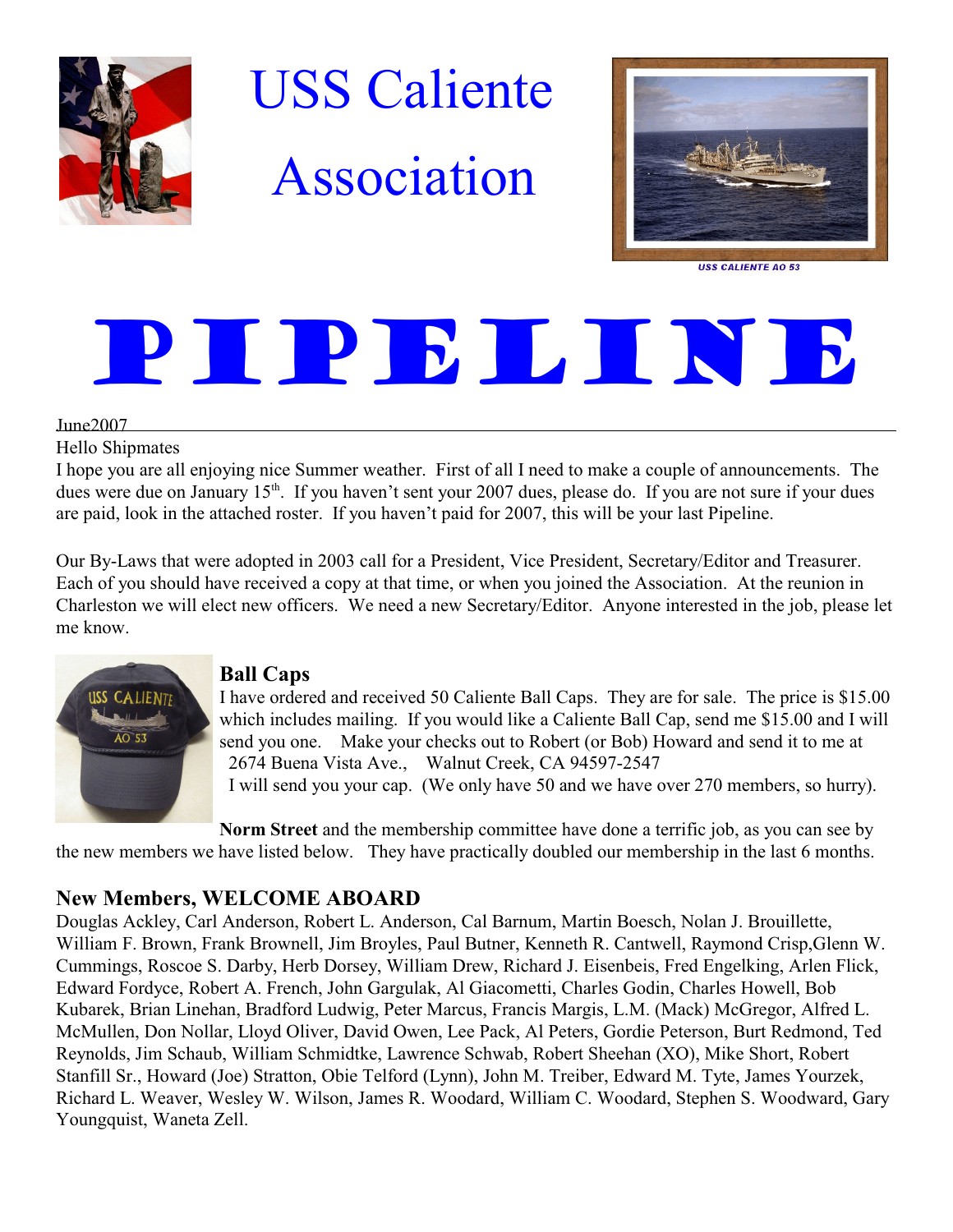# **Returning Members**, **WELCOME BACK**

Dale Bingaman, James Longster, Gary Engle, John Leeds, David H. Raihle Sr.

I have had some serious computer problems in the past few weeks and if I missed your name, I apologize. Let me know and I will take care of it. Normally I send an updated roster in the first Pipeline after the reunion. With so many new members, I am including it with this one.

#### **Member News and Correspondence**

Shortly after I sent the March Pipeline out, I received the following email from Teresa Bowser, the daughter of **John Hale Jr.**

Dear Bob,

My Father passed away. I could not locate a phone # to call you. After a stay in the hospital in Jan. we got Hospice involved. They provided me with the medications and expertise, so he suffered very little. On the evening of his death, we held hands and looked into each others eyes and said goodbye without speaking a word. I kissed him goodnight and about three hours later he died in his sleep.

Thank you for all you have done with keeping the reunions going, which keeps shipmates in touch. It was a pleasure meeting and getting to know you and your wife, even if for just a little while. I hope you and your family have a wonderful life.

Sincerely, **Teresa Bowser** [tbowser7@sbcglobal.net](mailto:tbowser7@sbcglobal.net)

**John Hale** served on the Cal in 62-63 as an RMCS. He attended the reunion in Seattle with his daughter and son-in-law. John had planned to attend with his daughter and they missed the train, so her husband **Robert** drove them to Seattle from Winters, CA.. We had a nice visit. He also attended the Philadelphia reunion. He will be missed. John's wife pre-deceased him, so his daughter is an Honorary Life Member.

#### **March 19, 2007**

I received a phone call from **Linda Heckadon-Scott**. Her father, **Charles Heckadon** died a few years ago. He served on the Caliente from 1952 to 1956. Her mother is still living in Wilamina, OR. She would like to hear from anyone that remembers her father. Her phone number is 971-237-5577. **Mrs Charles (Carol) Heckadon** is an Honorary Life Member now.

# **March 26, 2007**

The March Pipeline sent to **Leslie Donaldson** was returned. I was able to locate his son and was told that Leslie had passed away on 11 October 2006. He served on the Caliente 1944 to 1946 as an SK2

We received a \$200.00 donation from **Vivian H. Pennington** in memory of her late husband **RC Pennington** and her son Ronald. R.C was BM1 on the Caliente from 1943 to 1945. Thank you Mrs. Pennington.

# **April 1**

# Received this email from **Ron and Barbara Hengl**

#### Bob and Rusty:

Wanted to alert you to the fact we will not be attending the Charleston reunion. We have "done" Charleston before, so will only be missing the camaraderie of the usual suspect group. We have had some heath setbacks, not serious, put many aches and pains, and do not feel like changing planes and the accompanying hassle. Getting out of Denver to almost anywhere in a single flight is next to impossible.(Chicago and Las Vegas OK) We just returned from a driving trip (we take turns) to Mesa AZ to visit Ron's sister and her husband. He will not fully recover from his stroke at age 58 in August of 05, downsized and she needed some moral support. Ron declares everything is hard on his legs. So, though we will miss everyone (and meeting Rusty), we have decided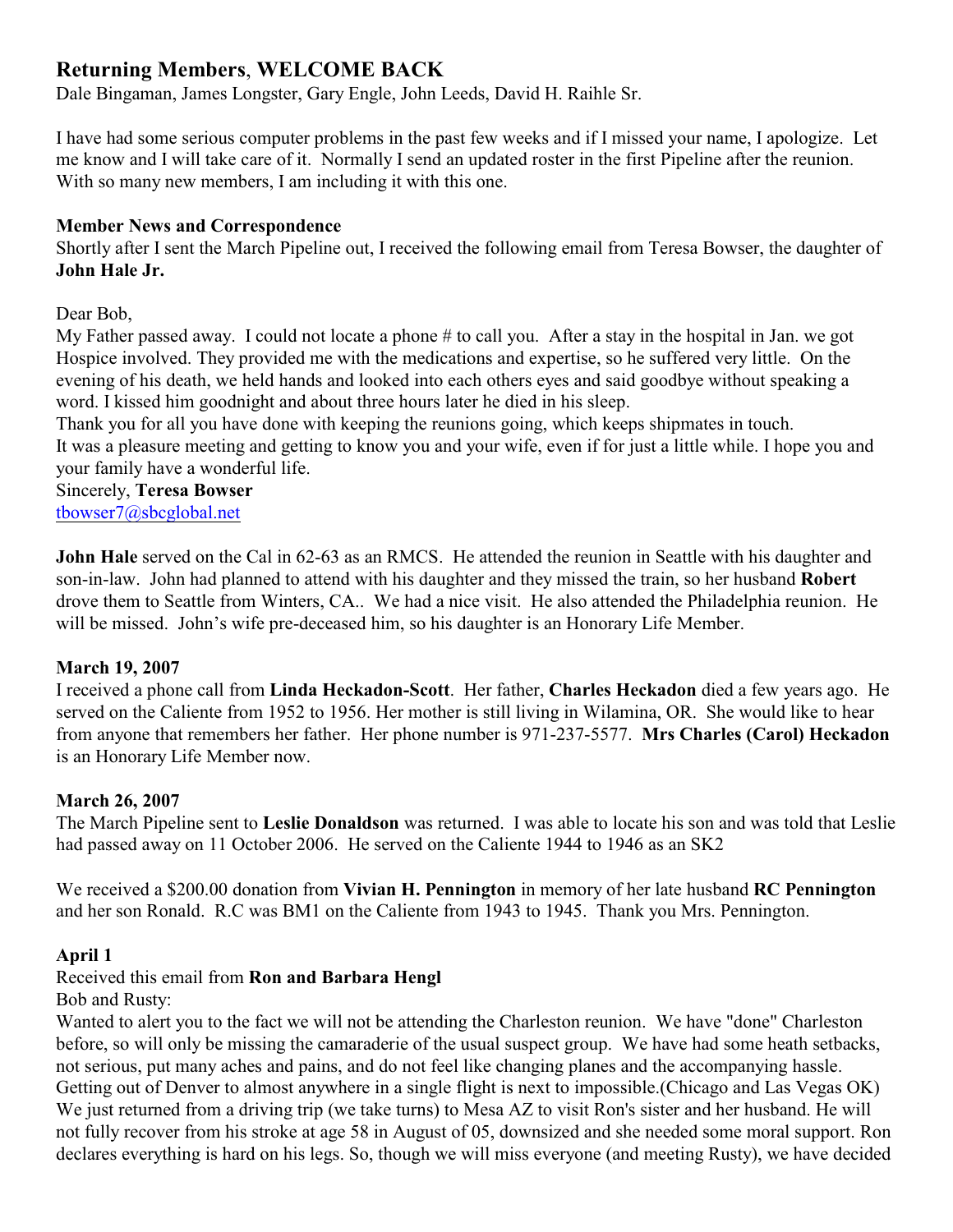to fly our only granddaughter (grandchild) and her husband up from USVI where they live. He has only been "stateside" once, and that was the end of December 04 for the funeral of our oldest son and his about-to-be father-in-law. We have been talking about bringing them up for 2 years now, and have at least firmed up for a time in September when she can get vacation time off. We see this as money well spent. Have a great time, give everyone a hug for us, and maybe the next one will be somewhere for which we can make better connections. Enjoy. And we know with Rusty in charge, this one will be a humdinger.

#### Ron and Barbara

An email I received from **Brian Linehan**, one of our newest members.

I am trying to find a shipmate from 1961, Charles Letterman, and his name it had just a date, what does that mean. (Looking at the Caliente web page)

I have a funny story regarding him, myself, my wife and one of my wife's girlfriend to share with you. In 1961, right before our Westpak Cruise, I was a 17 year old wet behind the ears kid, with a 14 year old girlfriend (who is now my wife) we decided to run away and get married. So the four of us drove to TJ, Mexico while the ship was in San Pedro. We were stopped at the boarder and the police asked what are you going into Mexico for? and Chuck said "oh, they want to get married". Meaning me and my girlfriend, needless to say the police detained us. At that time they asked us would you like for us to call Shore Patrol or your Parents? Well, I said I'll tell what the punished would had been better if they had called the Shore Patrol, anyway they called my mom and dad and Sandie's mom and dad and sent us on our way home. At 17 years old, how the heck did I know it was a felony to take a little girl out of the USA. Well 43 years of marriage, three children, eight grandchildren I guess it worked out okay after all. So that is the reason I am looking for Chuck and I have not heard from him since 1962, I thought you might enjoy this little story of how a 17 year hospital Corpsman started his career in the Navy.

I think this is very exciting and I know it will be fun to be part of this organization, you can probably tell I was an out of control spoiled teenager, under the guidance of Chief Vanderham, HMC, the Navy and the US Marine Corp. sure did get me on the right track.

#### From **Frank Brownell**, another new member.

Hi Bob - I must say, I was quite surprised to get the call from Norm Street telling me about the Association. I'd looked up the Caliente several years ago on lines, seen that she had been scrapped for steel, and just figured that was the end of that. Never occurred to me that an actual organization of old shipmates might actually exist.

When I got to the websites, and started looking for names I might recognize, I was most delighted to see a few that I did. Now I need to find time to contact them and see what they have been up to for the past 40-plus years since I left her. When I went aboard in August 1961, I was a brand-new Ensign and assigned to Lt Joe DeRoma as a deck officer. We had just pulled into dry-dock, and I came aboard in a basket hanging from a crane. Plus, having just completed Naval Justice School while still in Newport, RI, I also took over as Ships Legal Officer. I don't remember a lot of activity in that area, but we did have at least a couple of trials and several Captain's Masts during the next 3 years. For the first cruise, I was in Deck Dept, and Gunnery Officer. Once back from that most memorable trip, I was moved to Operations as Ships Navigator, and served in that position during my second cruise. Upon return from that - plagued with several typhoons and a crossing overhaul in Guam, we took the fleet down the west coast to Panama for the Cuban Missile Crisis, and then left for Willamette Iron & Steel shipyard overhaul in Portland, Oregon, January 1<sup>st</sup>, 1964. I stayed with the ship during that, brought her back down to San Francisco and home to Long Beach sometime in May or June, and left her on July 4<sup>th</sup> weekend, 1964. I had come aboard mighty young and married, so my wife, Nancy, and I drove across Canada back to Iowa where I joined my Dad in the family business, Brownells, The Worlds Largest Supplier Of Tools And Accessories For The Gunsmith™. I've been here in Montezuma, Iowa, ever since. Grew the business, moving into the Presidency in 1989 or '90, raised 3 great sons, and was starting to settle into looking forward to a great retirement when my wife died of breast cancer in 2002, having fought it for about 12 years. So, here I am, single, 68, looking for a lady and still working. Of course, I'm really enjoying the fun of our firearms industry, too, doing more hunting, shooting, being outdoors. The company has done well, also. I was employee #11 in 1964; now were at about 165 or so, and we're the true leader in our niche. Lately,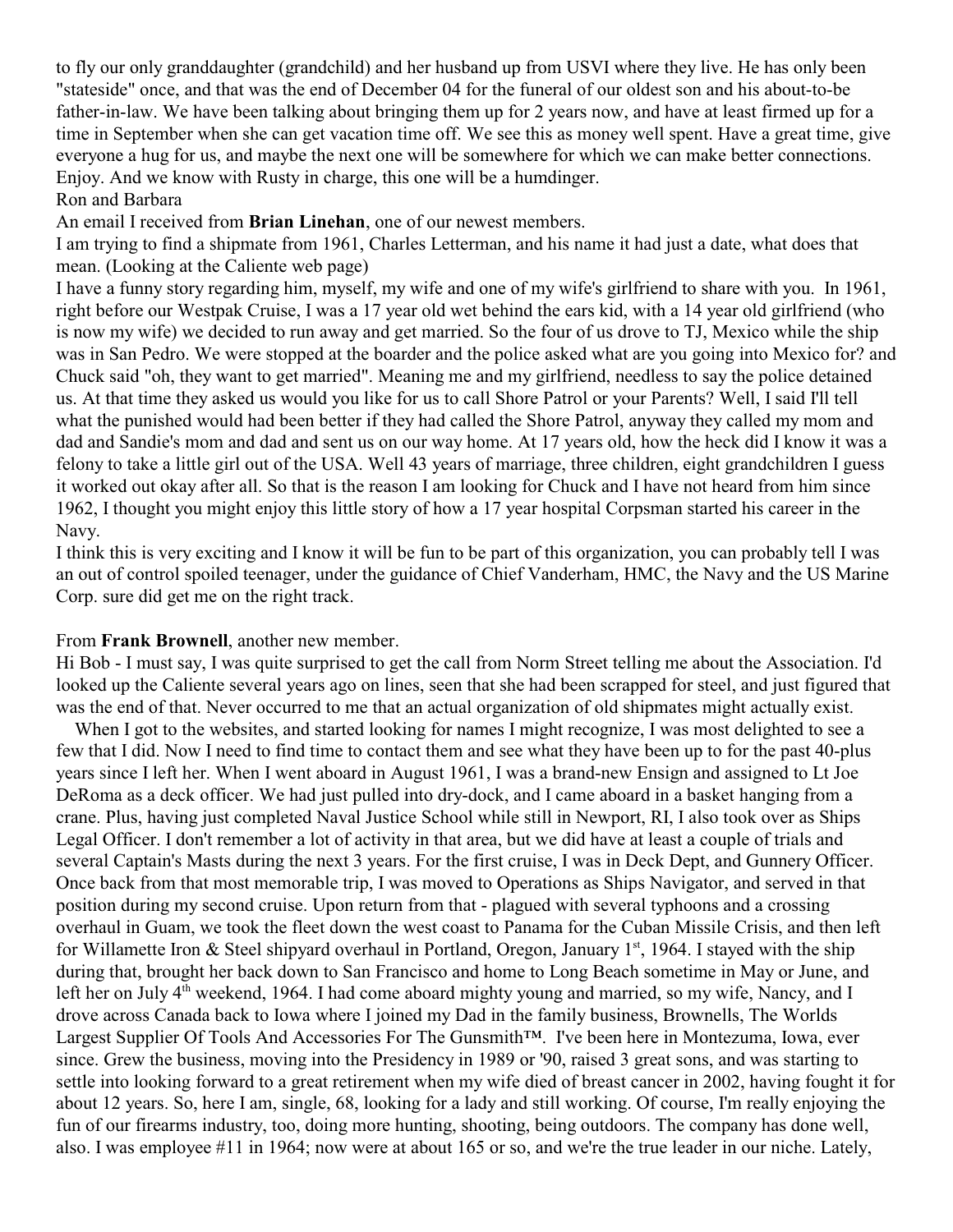I've become very involved in The National Rifle Association, serving on several committees, and I'll soon be on the National 4-H's Foundation and even more involved with their Shooting Sports program nationally as well as here in Iowa. We've built a great shooting facility here for our crew and use it for our own pleasure plus training police and SWAT teams, 4-H kids, Pheasants Forever kids, a couple of trap & skeet leagues - all that fun stuff. We're also into raising and training finished hunting dogs and a building a Hunting Preserve.

 So life is good, body is still holding together fairly nicely, did a round with prostate cancer which they got very early, and a round with a blood clot on the brain from a fall on the ice, two herniated discs from a hunting trip. Otherwise, just the usual maintenance detail.

 You know, one of the biggest shocks of this whole crew roster is finding out first names for so many of you. While we were serving on board, of course, I didn't get to know any of you really well - in those "olden days", the lines were mighty strict - fraternization and familiarity were simply not allowed. I look forward to being able to make one of the Annual Events someday to meeting some of you face-to-face as civilians. It will be fun. Unfortunately, this year I'm already pretty tied up for October - hunting season, you know. It'll just depend on the dates. Oh, and if any of you are into guns and would like a catalog - just email me, or go to our web site, Brownells.com and request it. (Sorry, Bob. Spent all my life marketing!!)

Very Best, Frank Brownell [Fbrownell3@brownells.com](mailto:Fbrownell3@brownells.com)

#### **The Reunion**

For those of you that have not been to one of our reunions, you are missing a fun time. You may, or may not know anyone there from when you were on the ship. Even if you don't meet anyone you knew, you will meet a lot of new friends and be able to share stories of your own. I was a little apprehensive when I attended my first reunion in Long Beach, CA, but that vanished as soon as I walked in the door. This is a great bunch of guys and their wives. If you can make it, you will have a good time.

**Rusty Pickett** is doing a good job and this will be a very good reunion. So far there are 24, mostly old tmers, signed up. I am hoping that a lot of the newer members will join us there. For those with internet access, go to the web address listed below to get the latest news about the reunion and to sign-up. For those of you that don't have internet access, I have attached the information and sign-up sheet. If you have any questions, you can call Rusty, or get in touch with me.

Bob Howard, 2674 Buena Vista Ave, Walnut Creek, CA 94597-2547, 925-939-3662, 925-708-5065 Cell. <http://www.shellbackcruises.com/caliente.htm>

Too Busy for a Friend.

One day a teacher asked her students to list the names of the other students in the room on two sheets of paper, leaving a space between each name.

Then she told them to think of the nicest thing they could say about each of their classmates and write it down. It took the remainder of the class period to finish their assignment, and as the students left the room, each one handed in the papers.

That Saturday, the teacher wrote down the name of each student on a separate sheet of paper, and listed what everyone else had said about that individual.

On Monday she gave each student his or her list. Before long, the entire class was smiling. "Really?" she heard whispered. "I never knew that I meant anything to anyone!" and, "I didn't know others liked me so much." were most of the comments.

No one ever mentioned those papers in class again. She never knew if they discussed them after class or with their parents, but it didn't matter. The exercise had accomplished its purpose. The students were happy with themselves and one another. That group of students moved on.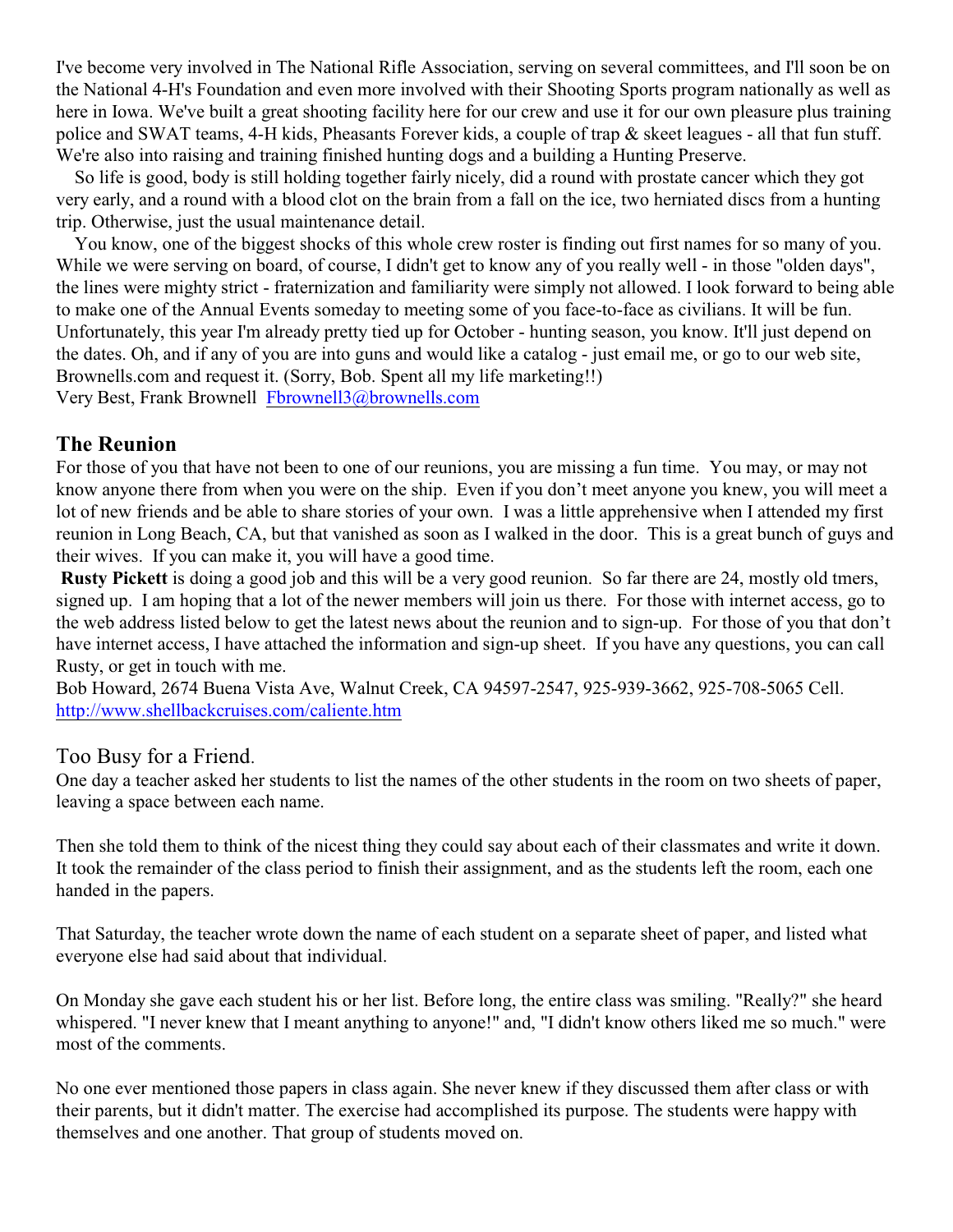Several years later, one of the students was killed in Viet Nam and his teacher attended the funeral of that special student. She had never seen a serviceman in a military coffin before. He looked so handsome, so mature. The church was packed with his friends. One by one those who loved him took a last walk by the coffin The teacher was the last one to bless the coffin.

As she stood there, one of the soldiers who acted as pallbearer came up to her. "Were you Mark's math teacher?" he asked. She nodded: "yes." Then he said: "Mark talked about you a lot."

After the funeral, most of Mark's former classmates went together to a luncheon. Mark's mother and father were there, obviously waiting to speak with his teacher.

"We want to show you something," his father said, taking a wallet out of his pocket. "They found this on Mark when he was killed. We thought you might recognize it."

Opening the billfold, he carefully removed two worn pieces of notebook paper that had obviously been taped, folded and refolded many times. The teacher knew without looking that the papers were the ones on which she had listed all the good things each of Mark's classmates had said about him.

"Thank you so much for doing that," Mark's mother said. "As you can see, Mark treasured it."

All of Mark's former classmates started to gather around. Charlie smiled rather sheepishly and said, "I still have my list. It's in the top drawer of my desk at home."

Chuck's wife said, "Chuck asked me to put his in our wedding album."

"I have mine too," Marilyn said. "It's in my diary."

Then Vicki, another classmate, reached into her pocketbook, took out her wallet and showed her worn and frazzled list to the group "I carry this with me at all times," Vicki said and without batting an eyelash, she continued: "I think we all saved our lists."

That's when the teacher finally sat down and cried. She cried for Mark and for all his friends who would never see him again.

The density of people in society is so thick that we forget that life will end one day. And we don't know when that one day will be.

So please, tell the people you love and care for, that they are special and important. Tell them, before it is too late.

 $\_$  , and the set of the set of the set of the set of the set of the set of the set of the set of the set of the set of the set of the set of the set of the set of the set of the set of the set of the set of the set of th

**William A. Retz** Rear Admiral USN (Ret) Subject: Veterans Saluting

Please distribute this letter from "Naval Affairs" to all veterans on your address lists. I whole heartedly support the Admiral's comments, have been saluting during the weekly Kiwanis Club Pledge of Allegiance and bi-monthly MOAA Chapter meeting and encourage you to give this letter the widest possible distribution.

Veterans Saluting ....................

Of late, a number of my retired and former military friends and I have talked about veterans saluting instead of placing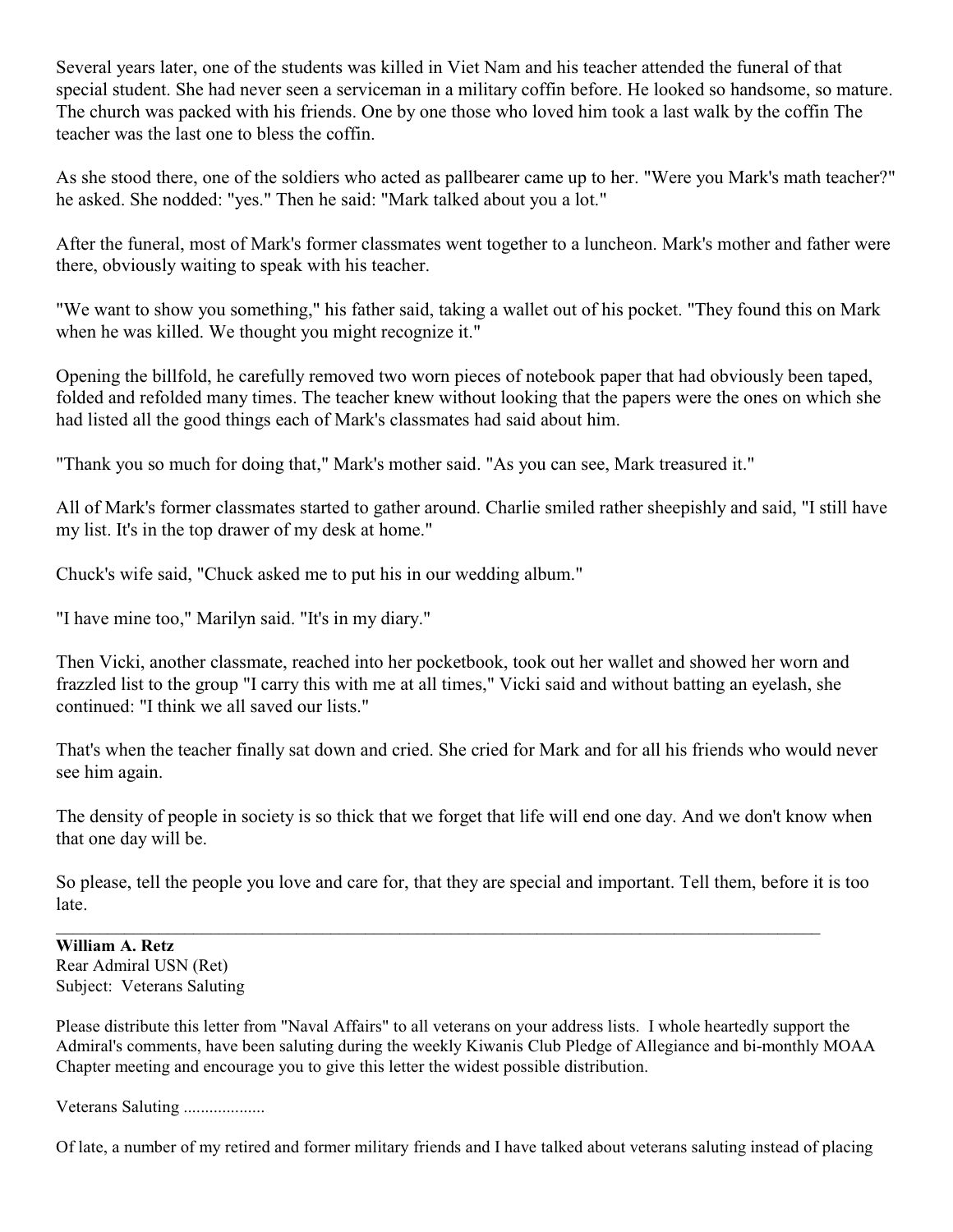their hand over their heart when the national anthem is played, the pledge of allegiance is recited, the national colors pass in review or are posted, honors are rendered, or when Taps is played while salutes are fired at military funerals. The hand over the heart has simply been a custom. For military folks, saluting uncovered or indoors seems a bit unnatural, but somehow the hand over the heart never felt comfortable. For us, it was more natural to salute, plus we felt we had earned the right to salute if we wanted.

Now we are in yet another shooting war, adding new veterans every day. If the hand-over-the-heart custom is to ever be changed for us, now would be as good a time as any. We feel that thousands of veterans saluting at NFL, MLB, and/or NBA games while the national anthem is being played would send a patriotic message to the crowd and perhaps the TV audience. It would be visual evidence of how many have served, all still patriots if they are saluting - a fact otherwise unknown.

Recently a poll was conducted in the Military Officers Association of America (MOAA) monthly magazine, prompted by an Army friend of mine, Major General Vernon B. Lewis, USA (Ret.). General Lewis wanted to see if other veterans agreed that the hand salute was a more appropriate way for veterans to honor the flag, fallen comrades and our country.

His e-mail address was included in the poll. Several hundred veterans responded electronically to the MOAA poll, with over 80% favoring the salute over the hand-on-the-heart method of showing respect. General Lewis received over 100 emails that reflected an even greater percentage of salute approvals. So it seems apparent that the vast majority of veterans feel more comfortable with the salute. I know I do. Those who oppose the idea could certainly continue the former method.

It is a matter of the heart, pride, and personal choice. MOAA, of course, is an officers' association, but I find it difficult to believe the enlisted veterans would feel any differently.

Veterans are by and large a proud and patriotic group of Americans. Most want to share their love of flag and country with others. So the sponsors have decided to encourage other veterans to salute if they are comfortable doing so, and to spread the word through unit organizations, associations, and veterans' publications. We believe this movement will pick up momentum and proliferate and very soon have a life of its own. We welcome the help of all vets in their own organizations and circles.

Rear Admiral S. Frank Gallo, USN (Ret)

#### **Humor:**

Four-Letter Words

A young couple got married and left on their honeymoon. Back at home for a few days, the bride called her mother.

"Well, how was the honeymoon?" asked the mother.

"Oh, Mama," she replied, "the honeymoon was wonderful! So romantic..." Suddenly she burst out crying. "But, Mama, as soon as we returned, Sam started using the most horrible language. He's been saying things I've never heard before! All these awful four-letter words! You've got to come get me and take me home! Please, Mama!"

"Sarah, Sarah," her mother said, "calm down! Tell me, what could be so awful? What four-letter words has he been using?"

"Please don't make me tell you, Mama," wept the daughter, "I'm so embarrassed! They're just too awful! You've got to come get me and take me home! Please, Mama!"

"Darling, baby, you must tell me what has you so upset. Tell your mother these horrible four-letter words!"

Still sobbing, the bride replied, "Oh, Mama ... words like dust, wash, iron, and cook..."